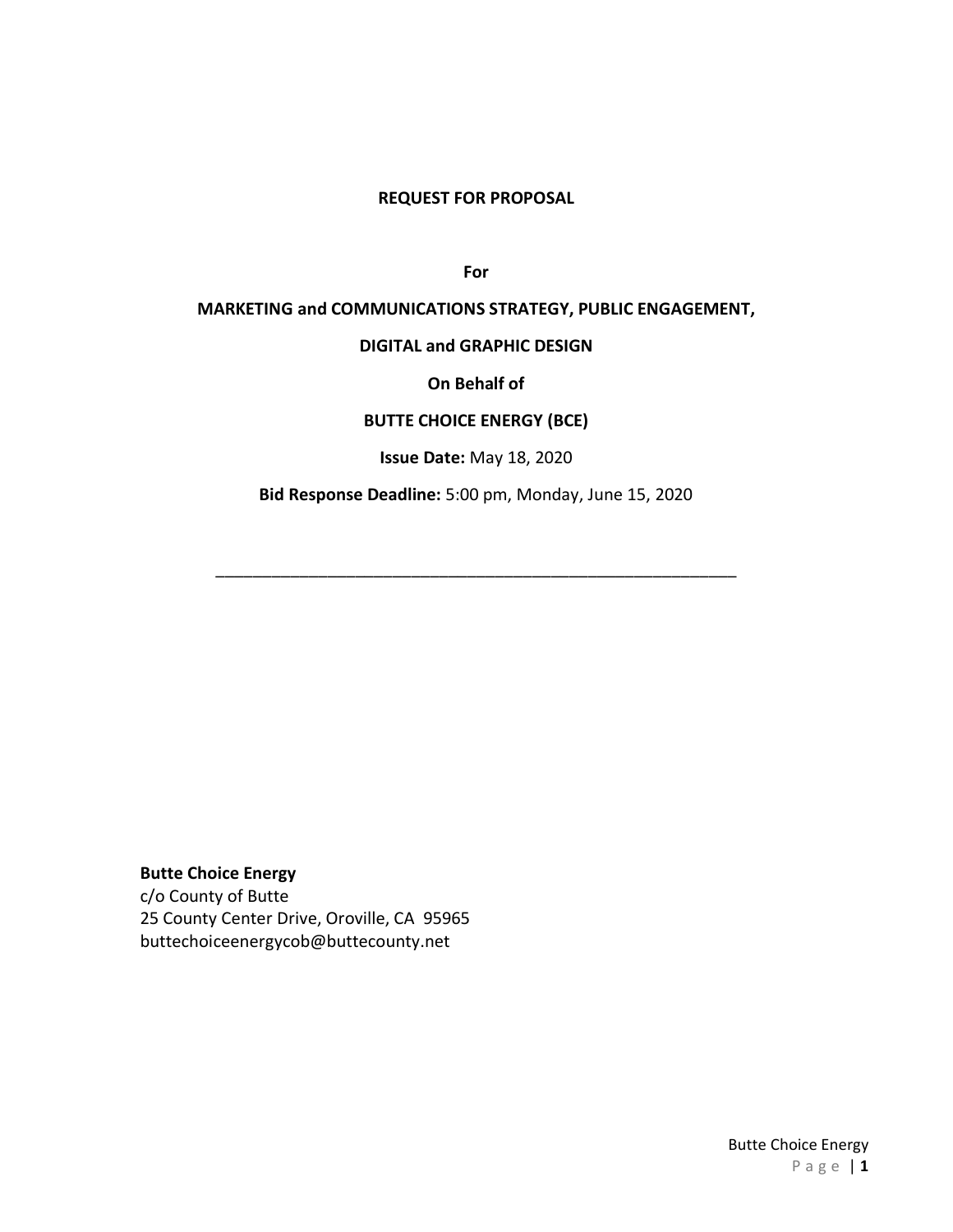# **TABLE OF CONTENTS**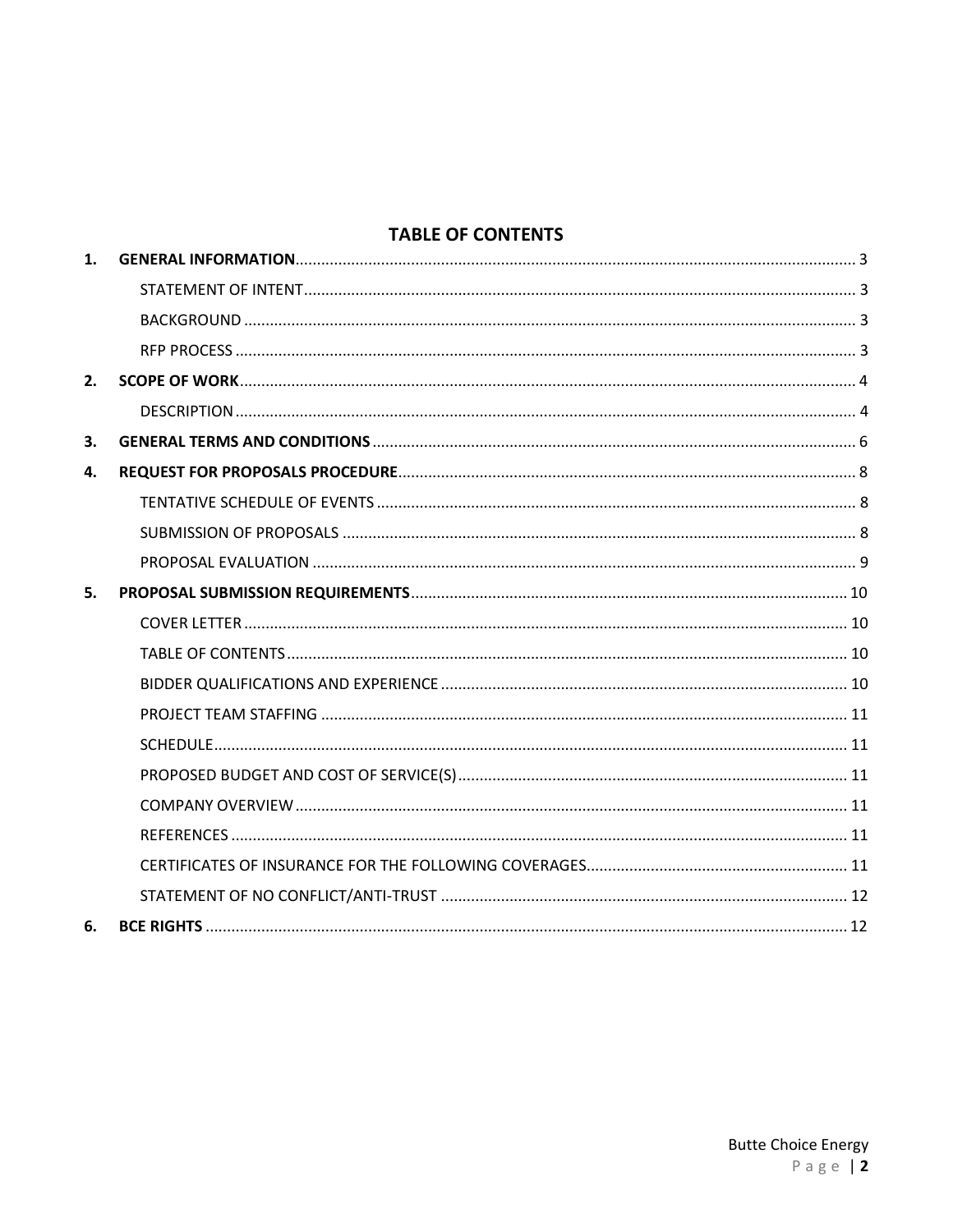### <span id="page-2-1"></span><span id="page-2-0"></span>**1. GENERAL INFORMATION**

### STATEMENT OF INTENT

This Request for Proposals (RFP) seeks a firm (or firms) to provide a marketing and communications strategy and implementation services for the newly formed Butte Choice Energy (BCE) to successfully launch electric service to customers in the City of Chico and unincorporated Butte County beginning in Spring 2021. This RFP also requests services related to press/media relations and public affairs, website and graphic design, BCE branding and messaging within the community and using various on-line platforms. Finally, this RFP seeks assistance designing and implementing a public engagement strategy in collaboration with the City, County and community stakeholders that would increase public awareness of BCE within its member communities and help mitigate customer opt-outs during its enrollment period(s).

### <span id="page-2-2"></span>BACKGROUND

Butte County and the City of Chico have partnered to form Butte Choice Energy (BCE), a Community Choice Aggregation (CCA) program that will begin providing cleaner, affordable electricity in Spring 2021 and serving approximately 106,000 customer accounts in the Chico/unincorporated County service area. For more information about BCE, please visit [www.buttechoiceenergy.org/.](http://www.buttechoiceenergy.org/)

The services requested in this RFP include the following:

- 1. Agency branding, design, messaging and identity
- 2. Website update and/or redesign, content development and maintenance
- 3. Community outreach and stakeholder engagement
- 4. Marketing and advertising campaign
- 5. Media relations and public affairs
- 6. Project management/performance metrics

#### <span id="page-2-3"></span>RFP PROCESS

Butte Choice Energy intends to procure the services in this RFP in a manner that maximizes the quality of services while also maximizing the value to BCE and, by extension, the customers of BCE. Proposers must be able to show that they are capable of performing the services requested either within a single company or in a team approach. Such evidence includes, but is not limited to, the respondent's demonstrated competency and experience in delivering services of a similar scope as well as the availability of the proposer's personnel, local press and other professional relationships, and other requisite resources that will be needed throughout this engagement.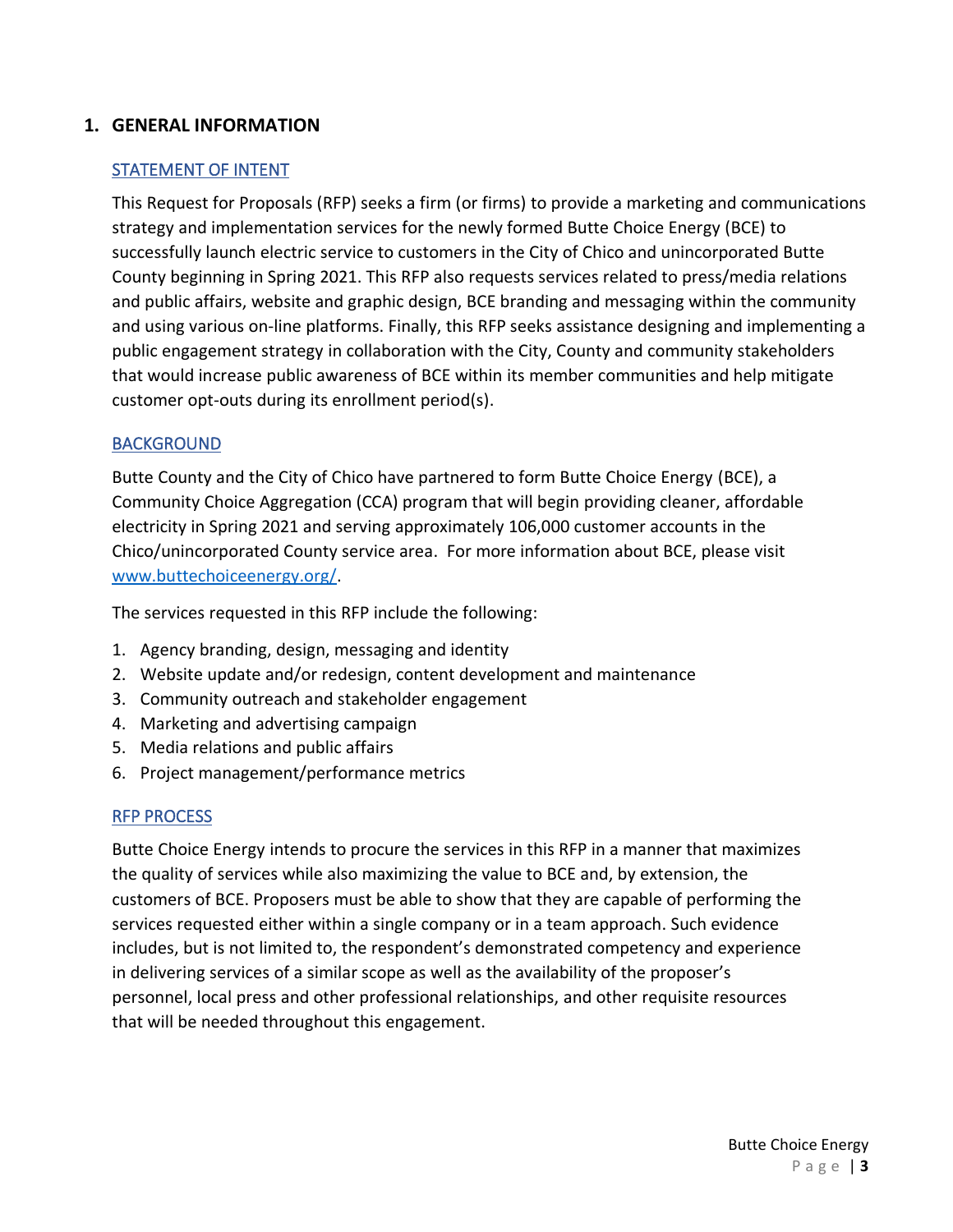# <span id="page-3-1"></span><span id="page-3-0"></span>**2. SCOPE OF WORK**

### **DESCRIPTION**

The firm or firms selected as Contractor(s) will perform professional marketing, public affairs and design services for Butte Choice Energy. The Contractor(s) will have the staff capable of meeting the requirements of this RFP. To the extent that a Contractor lacks specific expertise in any of the disciplines needed by BCE, a professional team of subcontractors or associate firms should be assembled by the lead Contractor to complement their technical expertise.

Under the direction of BCE staff and in collaboration with BCE vendors, the selected firm(s) will develop, enhance, implement and maintain a multi-faceted plan for building program awareness, engaging potential BCE residential, commercial and industrial, and agricultural customers, supporting Agency website and design needs, promoting BCE's renewable programs and other product offerings through their customer notification/enrollment process. Efforts in this service category are intended to build brand and program awareness, minimize customer opt-outs, maximize opt-ups to BCE's 100% renewable product, and set a framework for the development of long-term community engagement for BCE.

The Contractor team shall be available for regular planning calls and presentations to BCE leadership as necessary.

Detailed tasks included in this RFP include, but are not limited to, the following:

### **1. Agency Branding, Design, Messaging and Identity:**

- a. Working with existing program name, Butte Choice Energy, develop brand/logo, style guides, and create sub-brand names/logos for different power product offerings and programs as needed.
- b. Working with staff and key leadership, develop core messaging for use on the website, in marketing materials, and for community presentations. Contractor(s) will have existing documents and materials to review and work from.
- c. Develop and maintain social media presence for BCE using existing platforms in BCE member communities (e.g. Facebook, Instagram, Twitter, Nextdoor, etc.)
- d. Develop/update program collateral including FAQs, program brochures, fact sheets, event give aways, and power point templates as needed. Note that collateral and customer notifications will be available in 3 languages, including English and Spanish; third language TBD.
- e. If budget allows, develop one or more short informational videos for use on BCE's website, social media and at community meetings.

#### **2. Web Design, Content Development, and Maintenance:**

a. Develop and maintain a multi-functional, multi-lingual website that includes a rate calculator, ability to opt-out of the program and other interactive features. The website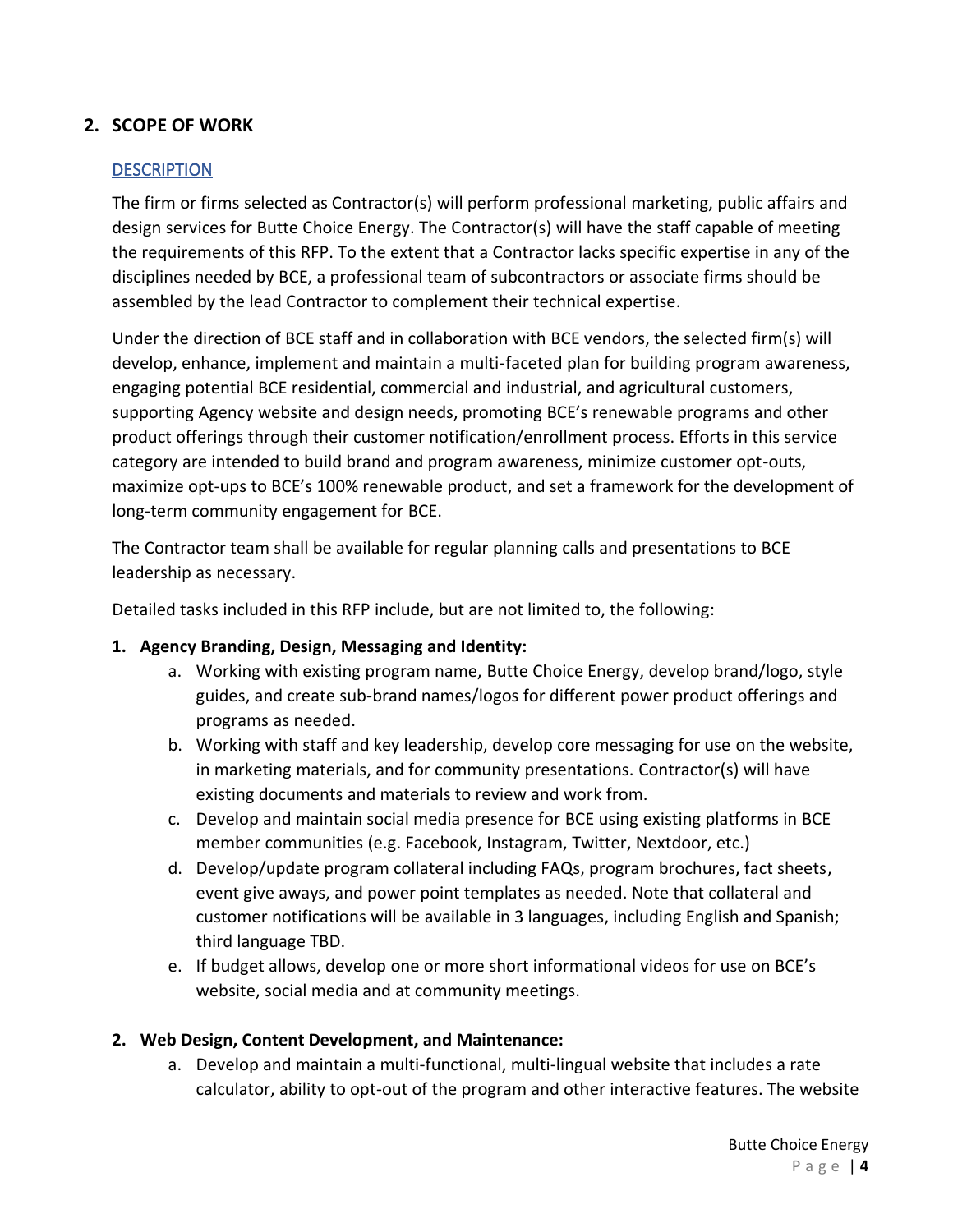can either be a "new build" or a build-out of BCE's existing site, www.buttechoiceenergy.org, which is on a WIX platform.

- b. Develop visually pleasing, professional, and compelling new pages for BCE that incorporate best practices in user interface, user experience, and Americans with Disabilities (ADA) compliance.
- c. Demonstrate superior skills in developing functionality within the website to support the needs of the programs and general services of BCE, such as but not limited to: popup windows, opt-out capabilities, embedded forms, and dynamic layouts.
- d. Provide and follow a clearly defined process for creation and execution of new web content and features that includes wireframes, mock-ups, user-acceptance testing, final review by client in pre-production environment, and notification of client directly after code release.
- e. Include website analytics and recommend best metrics.
- f. Provide direction and/or instruction to BCE staff on basic website features in order for staff to self-serve for content updates and other needs.

# **3. Community Outreach and Stakeholder Engagement:**

- a. Develop a communications and outreach plan for staff and Board approval detailing the methods and timing of various local communications strategies including the integration of a media and advertising campaign as discussed in section 4.
- b. At the direction of BCE staff, work with member communities to support local stakeholder and public outreach which may include but is not limited to: meetings with key stakeholder groups, public workshops/webinars, local presentations, event tabling, newsletter articles, and other key outreach/engagement activities. Team members with varied cultural backgrounds and multi-lingual skills will be a key component of this effort.
- c. Develop and maintain a BCE list-serve to facilitate outreach/engagement activities and push communications. Consider use of regular e-newsletters and information blasts to BCE's list-serve and other local communication outlets.
- d. As appropriate, partner with local community-based organizations to build local capacity and augment BCE's efforts to carry out outreach and engagement activities. The goal is for BCE to build and deepen relationships within its member communities to inform about BCE's programs and to build a sense of "community ownership" with BCE as a local electricity service provider.

## **4. Marketing and Advertising Campaign:**

a. Develop a multi-lingual advertising campaign to raise public awareness of BCE and its offerings; this will include both paid and earned media, print and digital, in a variety of mediums which could include local newspapers, on-line and social media, radio spots if radio has a following in Butte County, billboards, bus backs/bus shelters, and/or any other strategies to effectively reach future BCE customers in a positive way.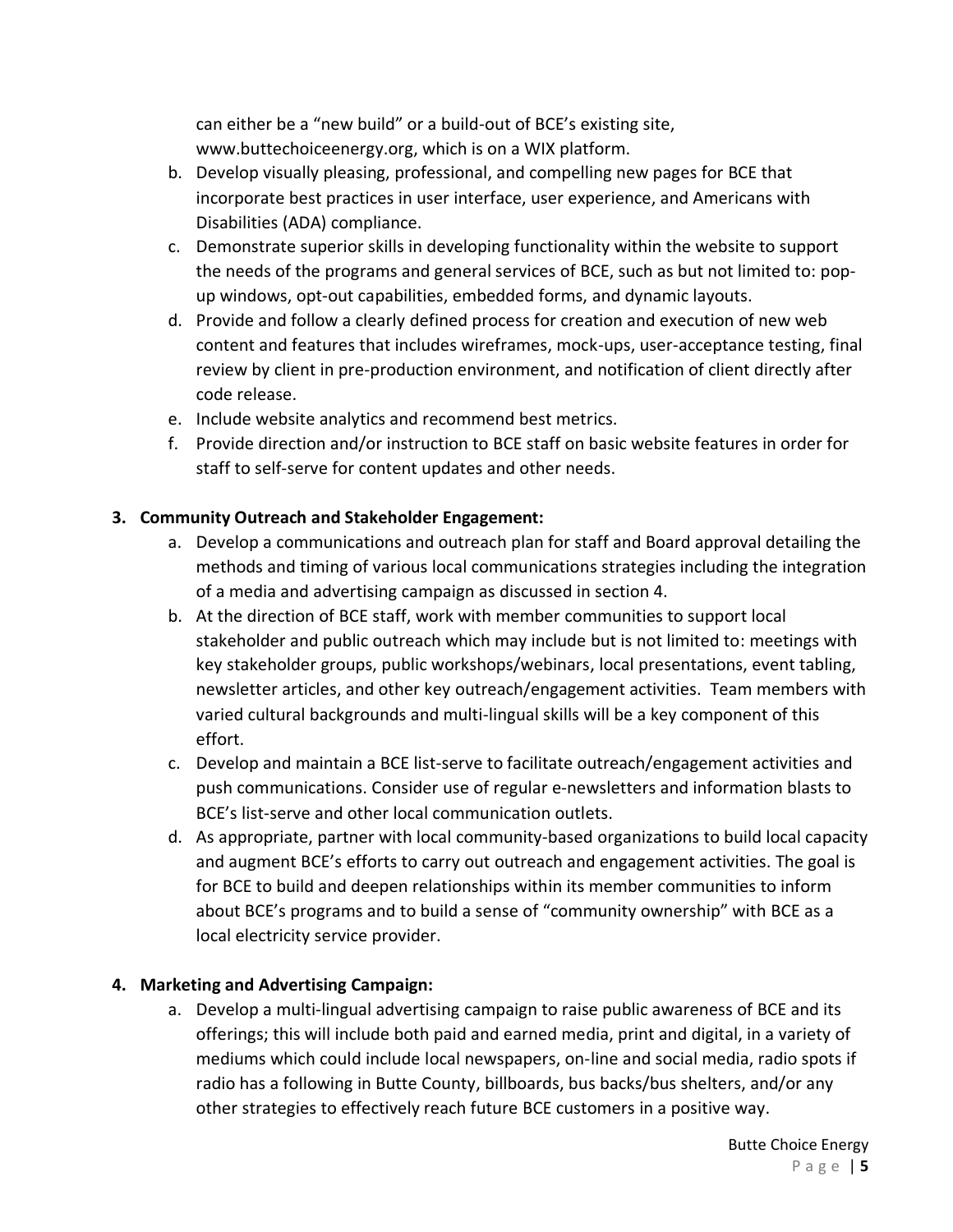- b. Manage and conduct press outreach schedule editorial board meetings, draft press releases, op-eds and news articles in the months leading up to and just after Spring 2021 program launch.
- c. Develop visual look, support content and maintain a regular social media presence for BCE on Facebook, Twitter, Instagram, Nextdoor, etc.

### **5. Media Relations and Public Affairs**

- a. The successful contractor (or subcontractor within a team) will have an established and respected network of key influencer and press relationships within the Butte County region.
- b. Develop and maintain a database for BCE of local and regional press contacts.
- c. Develop a press kit, draft press releases as needed, and develop a plan for regular press engagement and positive earned media.
- d. Provide feedback and strategy support for BCE leadership on public affairs and media inquiries related to CCA and BCE.

### **6. Project Management/Performance Metrics:**

- a. Participate in content and design meetings with BCE staff, including weekly or bi-weekly project calls.
- b. Provide presentations and project updates to BCE Board and leadership as requested.
- c. Provide flexible capacity to complete multiple design projects simultaneously during busy periods, and ability to rapidly ramp up or down the capacity dedicated to this contract to meet fluctuating client needs.
- d. Work with staff to develop elements of performance metrics including but not limited to: 1) positive, balanced press, 2) website traffic/engagement, 3) maintaining customer opt-outs at 5% or below.

### **7. Other**

a. Contractor(s) should feel free to suggest other effective strategies or deliverables that would enhance the scope of work proposed in this RFP.

# <span id="page-5-0"></span>**3. GENERAL TERMS AND CONDITIONS**

1. Confidentiality. All data and information obtained from or on behalf of BCE by the winning contractor(s) and its agents in this RFP including reports, specifications and data shall be treated by the contractor and its agents as confidential. The contactor and its agents shall not disclose or communicate this information to a third party or use it in advertising, publicity or in another job unless written consent is obtained from BCE. Generally, each proposal and all documentation, including financial information, submitted by a bidder to BCE is confidential until a contract is awarded, when such documents become public record under State and local law, unless exempted under CPRA.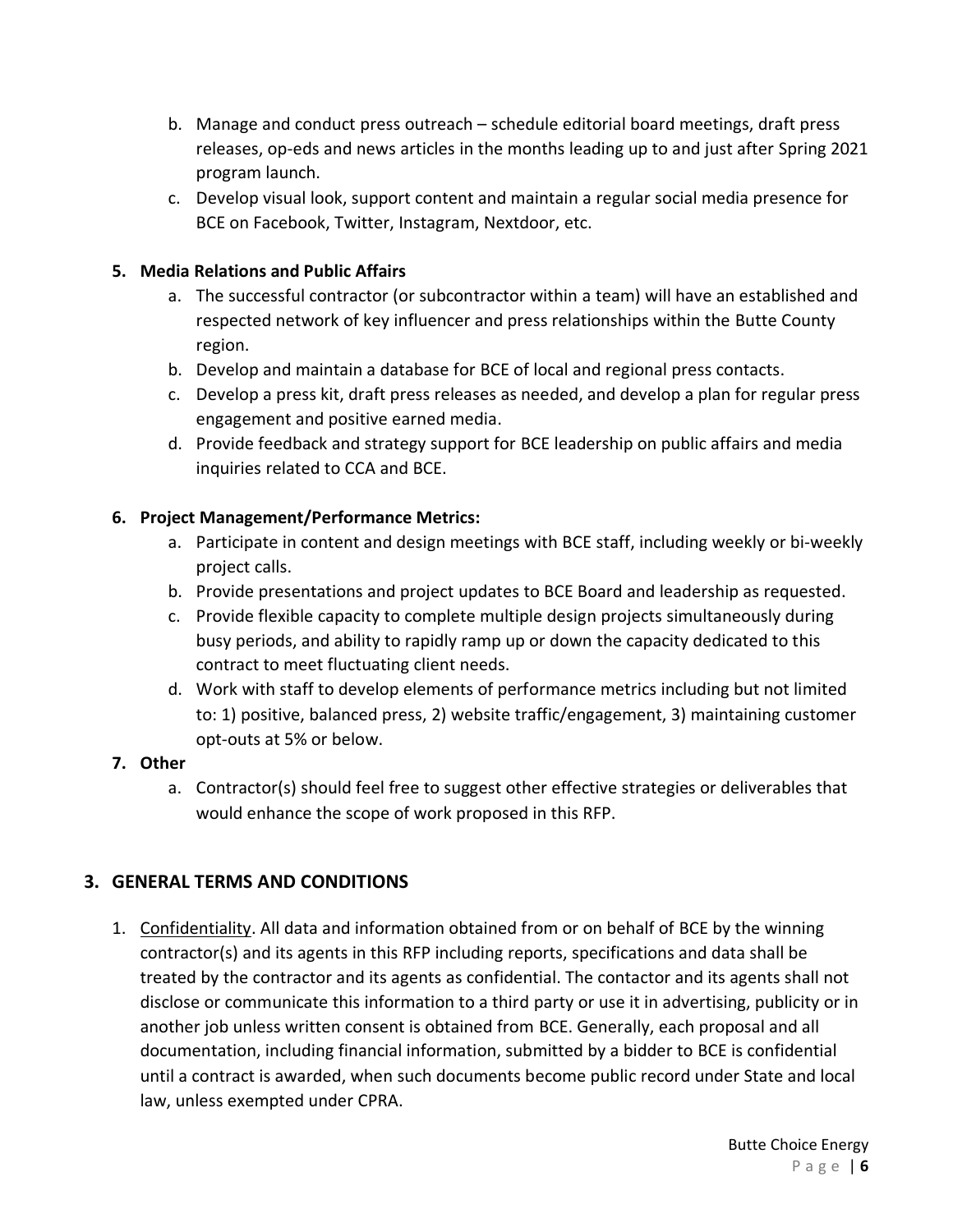- 2. California Public Records Act (CPRA). All proposals become the property of BCE which is a public agency subject to the disclosure requirements of the CPRA. If proprietary information is contained in documents submitted to BCE and the bidder claims that such information falls within one or more CPRA exceptions, bidder must clearly mark such information 'Confidential and Proprietary' and identify the specific lines containing the information. In the event of a request for such information, BCE will make its best efforts to provide notice to bidder prior to such disclosure. DO NOT MARK YOUR ENTIRE BID CONFIDENTIAL. Only mark those elements that you believe contain proprietary information if necessary.
- 3. Contract Pricing and Compensation. The total value of this contract is undetermined. The schedule of compensation will be mutually negotiated. Responders should clearly identify proposed contract duration(s) and associated costs within their proposals. The prices quoted for services must be valid for the entire period indicated unless otherwise conditioned by the proposer in its proposal.
- 4. Contract Extension. The term of the contract may be extended by mutual consent for an additional period to be negotiated six months prior to the end of the contract.
- 5. Incurring Cost. This RFP does not commit BCE to award or pay any cost incurred in the submission of the proposal.
- 6. Contractor Invoices. The Contractor shall deliver a monthly invoice to BCE with detailed expenses so as to ensure that expenditures are not-over extended relative to the agreed upon budget and compensation.
- 7. Addenda. BCE reserves the right to revise the RFP documents. Any changes to the requirements will be made by written addenda to this RFP. Any written addenda issued pertaining to this RFP shall be incorporated into the terms and conditions of any contract resulting from this RFP. Addenda will be posted on the BCE website [\(www.buttechoiceenergy.org/\)](http://www.buttechoiceenergy.org/). It is the responsibility of the Proposers to check the BCE website to determine if any addenda have been issued.
- 8. Insurance. Bidders should be aware of the insurance requirements for contract award. A certificate of insurance must be provided by the successful bidder(s) prior to contract execution in accordance with the executed contract.
- 9. Ownership of Materials. All original plan documents and other materials prepared by or in possession of the Contractor as part of the work or services under these specifications shall become the permanent property of BCE and shall be delivered to upon demand.
- 10. Release of Reports and Information. Any reports, information, data, or other material given to, prepared by or assembled by the Contractor as part of the work or services under these specifications shall be the property of BCE and shall not be made available to any individual or organization by the Contractor without the prior written approval of BCE.
- 11. Copies of Reports and Information. If BCE requests additional copies of reports, specifications, or any other material in addition to what the Contractor is required to furnish in limited quantities as part of the work or services under these specifications, the Contractor shall provide such additional copies as are requested, and BCE shall compensate the Contractor for the costs of duplicating of such copies at the Contractor's direct expense.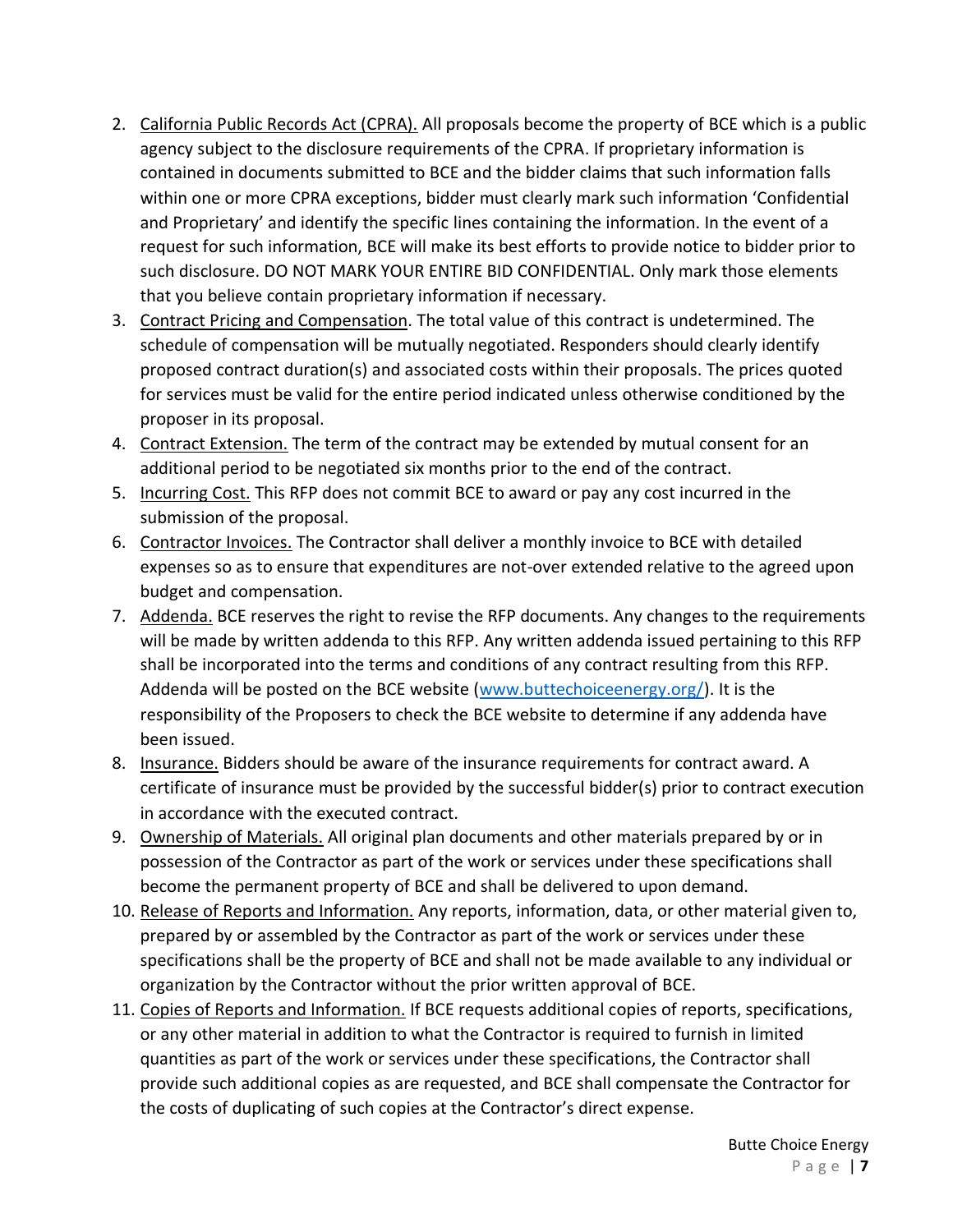12. Termination. A termination agreement will be negotiated between the parties that includes provisions on termination for cause and termination for convenience.

## <span id="page-7-0"></span>**4. REQUEST FOR PROPOSALS PROCEDURE**

### <span id="page-7-1"></span>TENTATIVE SCHEDULE OF EVENTS

| Event                                                         | Date            |
|---------------------------------------------------------------|-----------------|
| Release Request for Proposals                                 | May 18, 2020    |
| Questions Submitted via: buttechoiceenergycob@buttecounty.net | May 25, 2020    |
| <b>BCE Posts Response to Questions</b>                        | May 29, 2020    |
| <b>Proposal Deadline</b>                                      | June 15, 2020   |
| Short Listing and Notification for Interviews                 | June 19, 2020   |
| Interviews (TBD; may be in person or virtual)                 | TBD; June 29/30 |
| Contractor Recommendation/Board Approval                      | July 13, 2020   |
| <b>Final Negotiations/Contract Execution</b>                  | Late July 2020  |

### <span id="page-7-2"></span>SUBMISSION OF PROPOSALS

RFP responses must be submitted electronically to [buttechoiceenergycob@buttecounty.net](mailto:buttechoiceenergycob@buttecounty.net) by **5:00 pm Monday, June 15, 2020**.

Questions about this RFP must be received by 5:00 pm May 25, 2020 and may be sent to [buttechoiceenergycob@buttecounty.net](mailto:buttechoiceenergycob@buttecounty.net) BCE staff will post responses to the BCE website [\(www.buttechoiceenergy.org\)](http://www.buttechoiceenergy.org/) and by email no later than May 29, 2020.

All responses must be received by the stated date and time in order to be considered for award. Proposals received late will not be opened or given any consideration for the proposed services unless doing so is deemed to be in the best interest of BCE, as determined in the sole discretion of BCE. BCE will not be responsible for and may not accept late proposals due to slow internet connection, or for any other electronic failure.

By submitting a proposal, each proposer certifies that its submission is not the result of collusion or any other activity which would tend to directly or indirectly influence the selection process. The proposal will be used to determine the proposer's capability of rendering the services to be provided. The failure of a proposer to comply fully with the instructions in this RFP may eliminate its proposal from further evaluation as determined in the sole discretion of BCE. BCE reserves the right to evaluate the contents of proposals submitted in response to this RFP and to select a contractor(s), if any.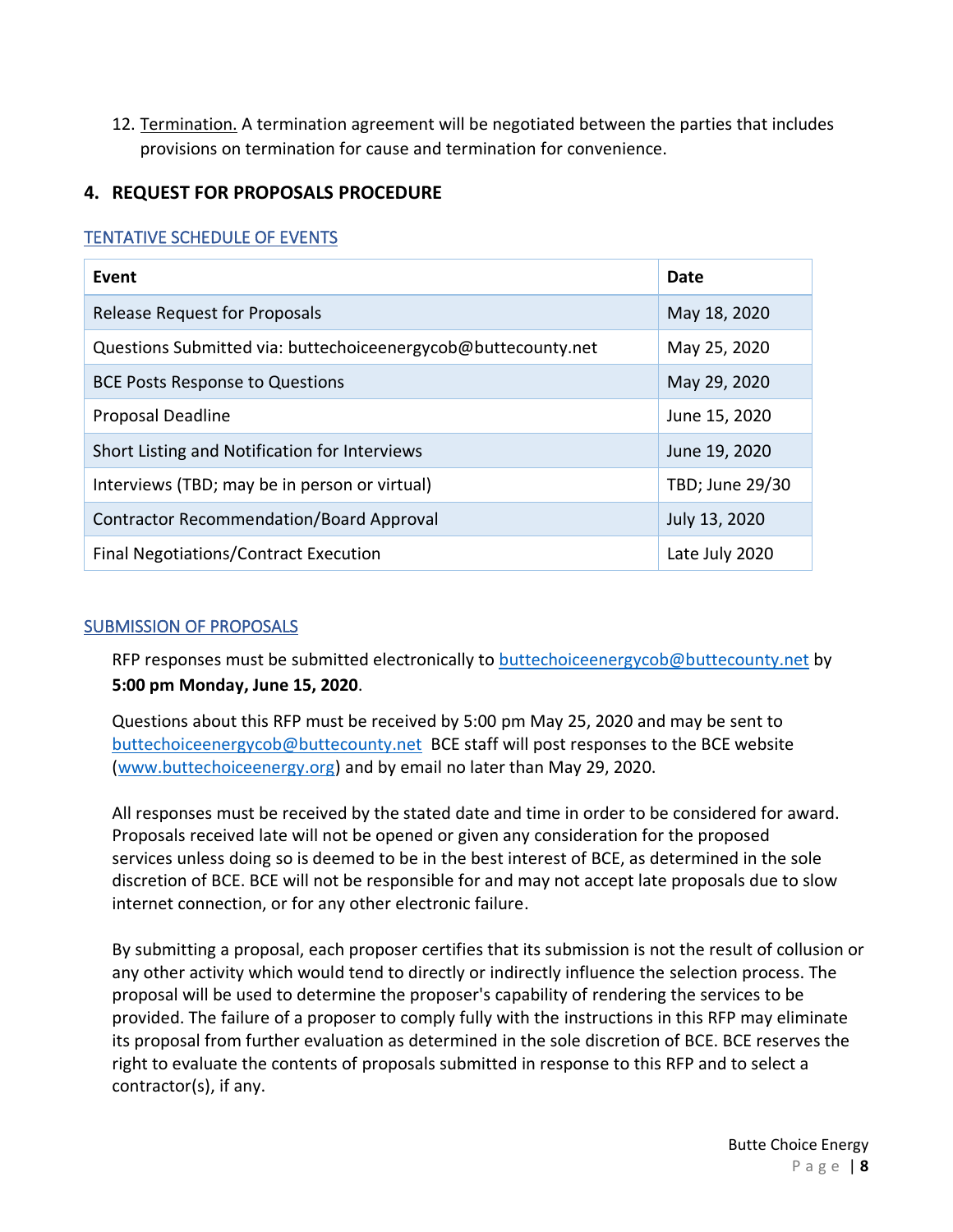#### <span id="page-8-0"></span>PROPOSAL EVALUATION

Evaluations will be based upon the information provided in the proposals and such other information requested by BCE as deemed appropriate by BCE. Proposals must provide clear, concise information and sufficient detail to enable reviewers/evaluators to evaluate the responsiveness and quality of the proposals to all RFP requirements. Proposals that fail to meet the RFP requirements may be rejected; however, BCE may waive minor irregularities in proposals if so doing would be in the best interest of BCE. BCE reserves the right to request additional information from any/all respondents as part of the selection process.

Proposals will be evaluated based on the following non-exhaustive factors:

|    | <b>BID EVALUATION CRITERIA</b>                                                                                                                                                                                                                                                 | <b>POINTS</b><br><b>POSSIBLE</b> |
|----|--------------------------------------------------------------------------------------------------------------------------------------------------------------------------------------------------------------------------------------------------------------------------------|----------------------------------|
| 1. | <b>Experience and Qualifications:</b><br>1. Experience in the areas described in the Scope of Work<br>2. Bidder qualifications, local professional/press network, design<br>expertise and experience of staff assigned to the work<br>3. Previous CCA/Energy experience a plus | 35                               |
| 2. | Proposer's ideas, plans and approach to working with BCE, its communities,<br>key stakeholders and customers                                                                                                                                                                   | 25                               |
| 3. | Proposers demonstrated expertise with multi-lingual/multicultural<br>communications                                                                                                                                                                                            | 20                               |
| 4. | Commercial terms (proposed budget and staff rates) and compliance with<br><b>BCE contractual terms</b>                                                                                                                                                                         | 20                               |
| 5. | Bonus points for local firms (optional; see below)                                                                                                                                                                                                                             | 5                                |
|    | Total                                                                                                                                                                                                                                                                          | 100-105                          |

#### **Special Procurement Preference/Scoring Bonus:**

**A) Butte County Preference (5 points).** BCE desires to support Butte County businesses where possible. Businesses in this category are described as those with office(s) located in Butte County and including at least 25% Butte County residents under their employment.

As reflected in the evaluation criteria, contract award will not be based solely on cost, but on a combination of factors as determined to be in the best interest of BCE. After evaluating the proposals and any oral interviews, BCE reserves the right to further negotiate the proposed work and/or method and amount of compensation.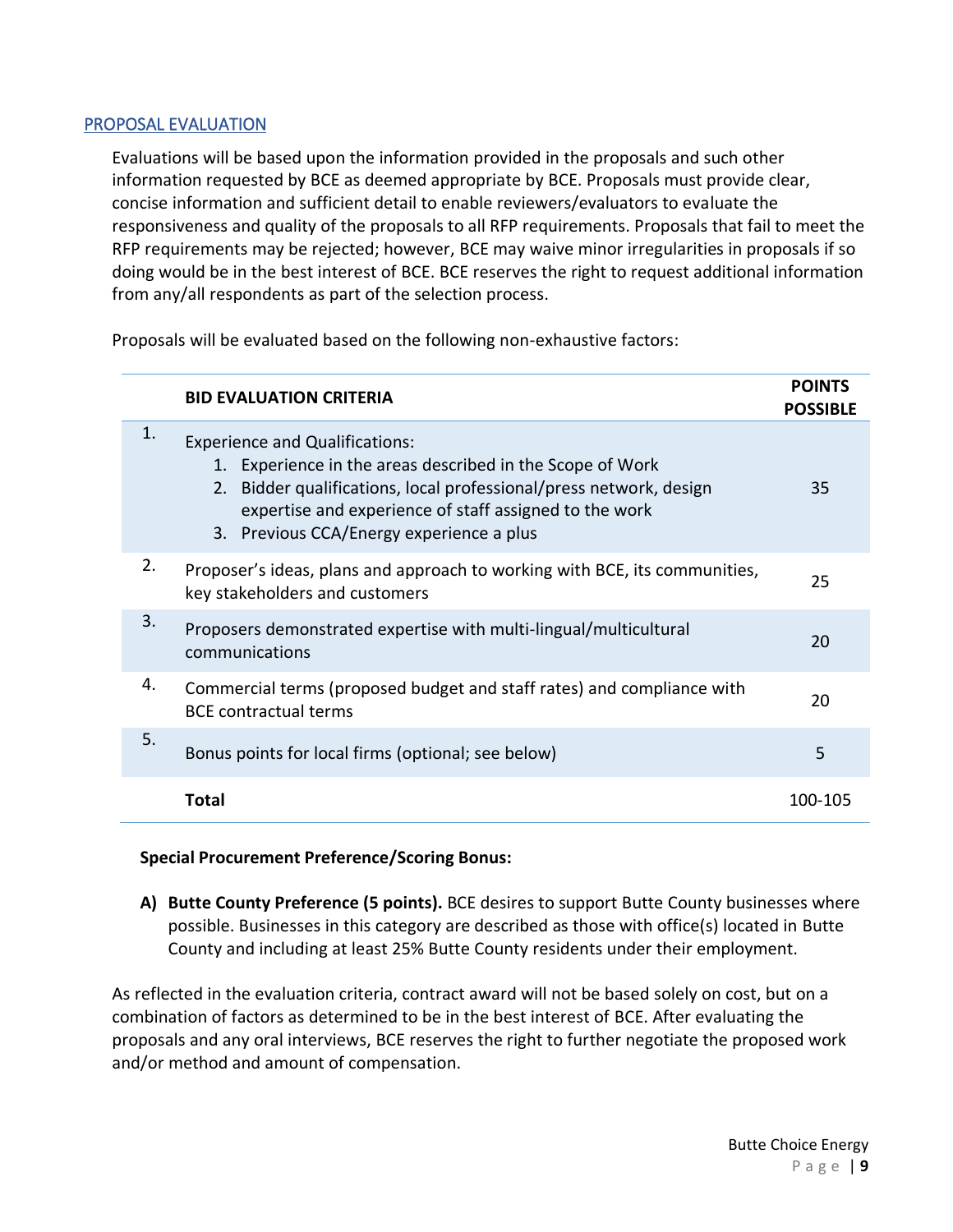## <span id="page-9-1"></span><span id="page-9-0"></span>**5. PROPOSAL SUBMISSION REQUIREMENTS**

### COVER LETTER

The cover letter should be brief (two pages maximum) and provide a short synopsis of the Proposer's approach to completing tasks and delivering project products and services. Describe how the delivery of services will be provided. If a team arrangement is proposed, BCE will recognize the integrity and validity of Proposer's team provided that:

- The arrangements are clearly identified, and relationships are fully disclosed; **and** a primary (Lead) Proposer is designated who will be responsible for all contract performance.
- The signature of the individual authorized/obligated to commit the bidder to this project is included.
- In signing proposal, statement that the bidder agrees that the terms of proposal and the costs as submitted are firm for a period of 120 days from proposal due date, unless otherwise negotiated with BCE.

The cover letter should also include:

- The RFP title
- Name and address of proposing firms and/or individuals
- Phone and email address of sole or lead proposer
- Primary contact person

### <span id="page-9-2"></span>TABLE OF CONTENTS

This section should include a clear identification of the materials by section and page numbers.

### <span id="page-9-3"></span>BIDDER QUALIFICATIONS AND EXPERIENCE

- 1. Bidder shall demonstrate expertise and experience with graphic design, web design and public communications campaign of this size, scope, complexity and unique BCE customer base. Preference will be given to bidders with previous experience working in the energy field and/or for a community choice energy program that has already launched in California.
- 2. Bidders shall demonstrate experience with effective use of digital, video-based and social media as well as more traditional methods of print, radio and television media.
- 3. Bidder shall demonstrate experience with multi-lingual/multi-cultural communications campaigns and translation.
- 4. Bidder shall have experience with content development, design and management of direct mail on specific timelines.
- 5. Experience working with local and regional press outlets, print shops, and mail houses is desirable.
- 6. Ethical Vendor Standards. BCE is committed to the highest standards of responsible behavior and integrity in all its business relationships. BCE will consider a company's business practices, environmental track record, and commitment to fair employment practices and compensation in its procurement decisions.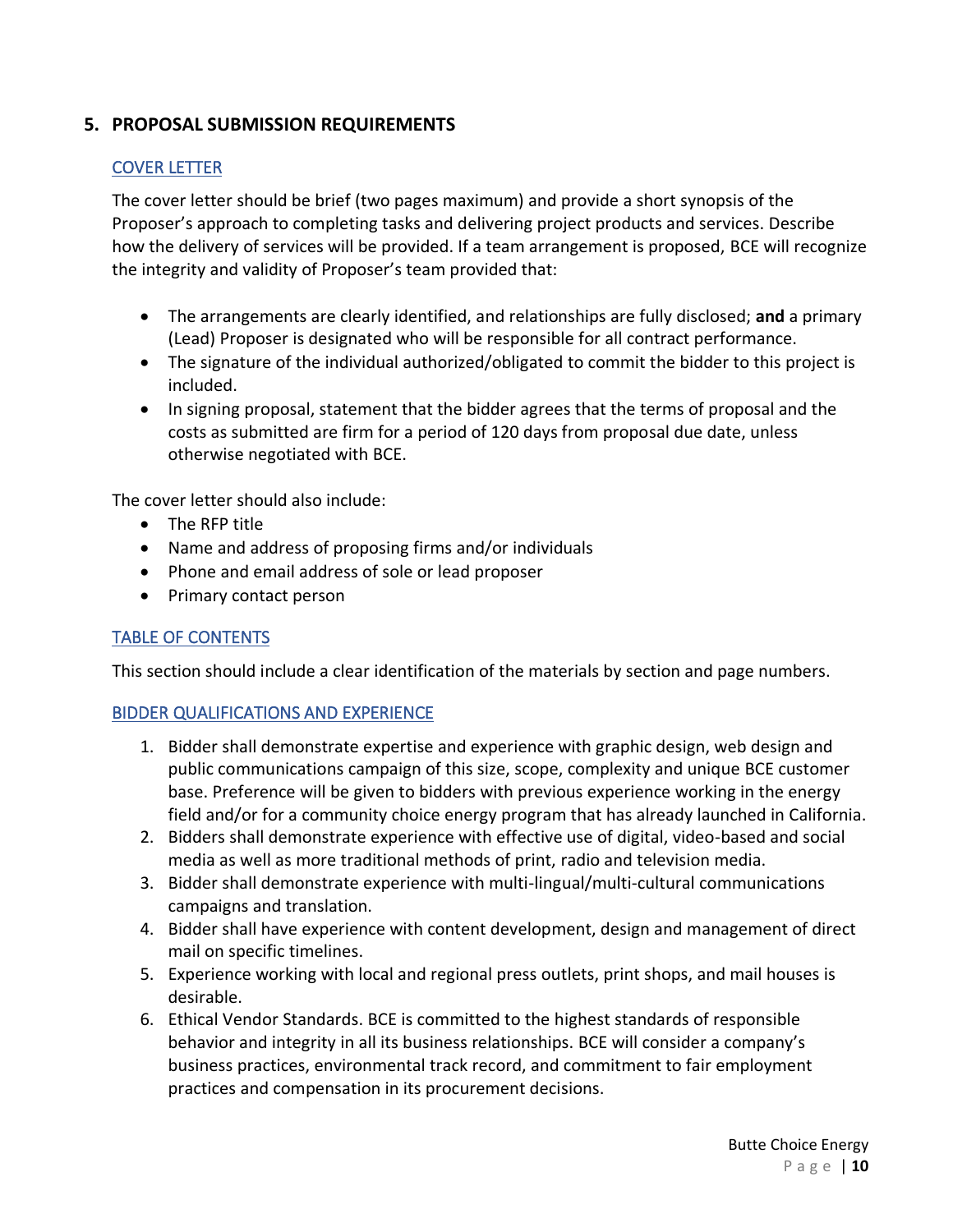### <span id="page-10-0"></span>PROJECT TEAM STAFFING

Please include biographies and relevant experience of key staff and management personnel who would be assigned to the project. Please describe coverage levels of employees who would be assigned to this project. Affirm that no employees working on the engagement have ever been convicted of a felony.

### <span id="page-10-1"></span>**SCHEDULE**

Please include a detailed schedule which lists milestones and estimated completion dates of each of the tasks and sub-tasks listed in the Scope of Work. Keep in mind that BCE program launch is Spring (April) 2021.

### <span id="page-10-2"></span>PROPOSED BUDGET AND COST OF SERVICE(S)

Please include an estimated budget and fee itemization/cost of service by Task Area included in the Scope of Work as well as any estimates for travel expenses and out of pocket costs. Include hourly rates and all costs that may be relevant to the services proposed.

### <span id="page-10-3"></span>COMPANY OVERVIEW

Please provide the following for your company:

- Official registered name (Corporate, D.B.A., Partnership, etc.), Dun & Bradstreet Number, Primary and secondary Standard Industry Classification (SIC) numbers, address, main telephone number, and toll-free number(s).
- Primary key contact name, title, address (if different from above), direct telephone number(s).
- Brief history, including year established, relevant financial information and relevant experience working with other public agencies, utilities and/or CCAs.

#### <span id="page-10-4"></span>**REFERENCES**

List at least three business references for which you have recently provided similar services. Include contact names, titles, phone numbers and e-mail addresses for all references provided.

Provide at least three client references, if different from above, for whom you have provided more than occasional services. Include names, titles, e- mail addresses and phone numbers for these individuals.

### <span id="page-10-5"></span>CERTIFICATES OF INSURANCE FOR THE FOLLOWING COVERAGES

- Commercial General Liability for bodily injury, property damage, and personal injury \$1,000,000 – each occurrence \$2,000,000 – in aggregate
- Business Automobile Liability "any auto" (Company Vehicles) At least \$1,000,000
- Personal Automobile Liability "any auto" (Personal Vehicles) At least \$500,000
- Worker's Compensation and Employer's Liability (EPL) injury or death, each accident At least \$1,000,000 (EPL not required for Sole Proprietor)